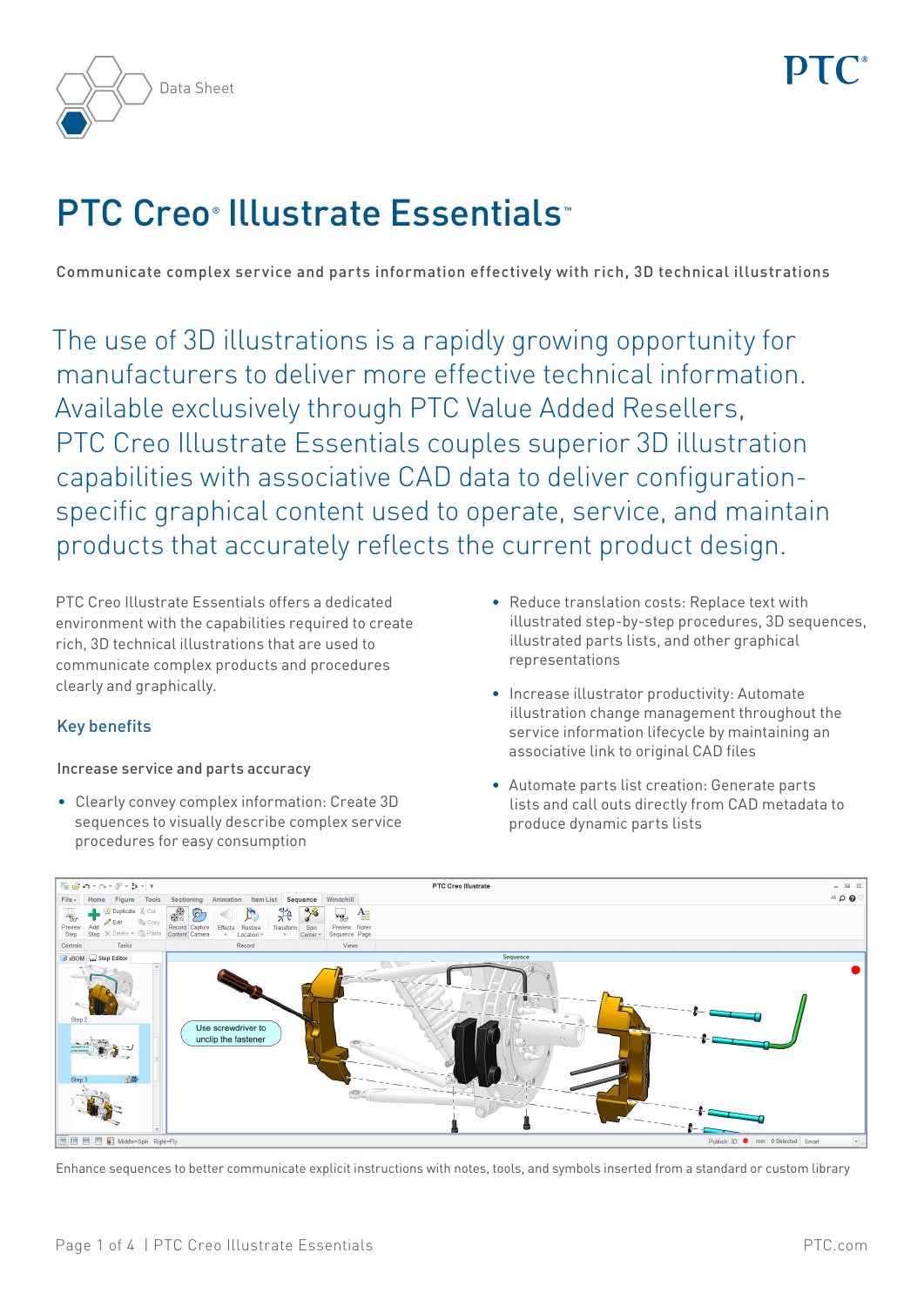

#### Accelerate repair and maintenance times

- Enable easy 3D navigation of service information, based on specific product configurations and user environments
- • Provide technicians and users with easy-tounderstand 3D technical information that will increase productivity and accuracy globally
- • Eliminate wasted time searching for service information in static, generic technical documents

#### Improve product performance and customer experience

- Deliver interactive training materials and technical information to improve product adoption and customer satisfaction
- • Capitalize on growing adoption of 3D devices and applications to deliver advanced 3D product support content that is easy to find and understand

#### Capabilities and specifications

#### Illustration tools

- Ability to create magnifier "inset" views in a figure to create additional detail views from a different camera viewpoint
- Multiple explode lines to easily illustrate complex part registration
- • Lighting options that can enhance the illumination of illustrations. These include multiple light sources and the ability to adjust light levels for individual figures
- Publish preview to review sequences before publishing
- • Add callouts, text notes, symbols, and other annotations to enhance information
- • Add measurements to your illustrations to better describe movements or procedures

#### 2D and 3D publish and export capabilities

- • Add color to vector illustrations
- • Page size, border format, and figure caption
- • Publish vector illustrations from perspective or orthographic views
- • Publish all steps from a sequence to 2D or 3D formats with a single click
- • Publish to multiple 3D, 2D vector, and 2D raster formats

#### Sequencer capabilities



Apply and update call outs automatically as changes occur during the illustration process.

- • Illustrate a procedure with sequenced steps
- Ability to utilize 3D illustration, textual description and required resources in each step
- Descriptions and resources automatically added from tagged symbols
- • Drag and drop to re-order steps within the sequence
- • Publish to interactive 3D or static 2D formats

#### Repurpose CAD for up-to-date 3D technical illustrations

• Easily create 3D technical illustrations by importing design data from all major CAD systems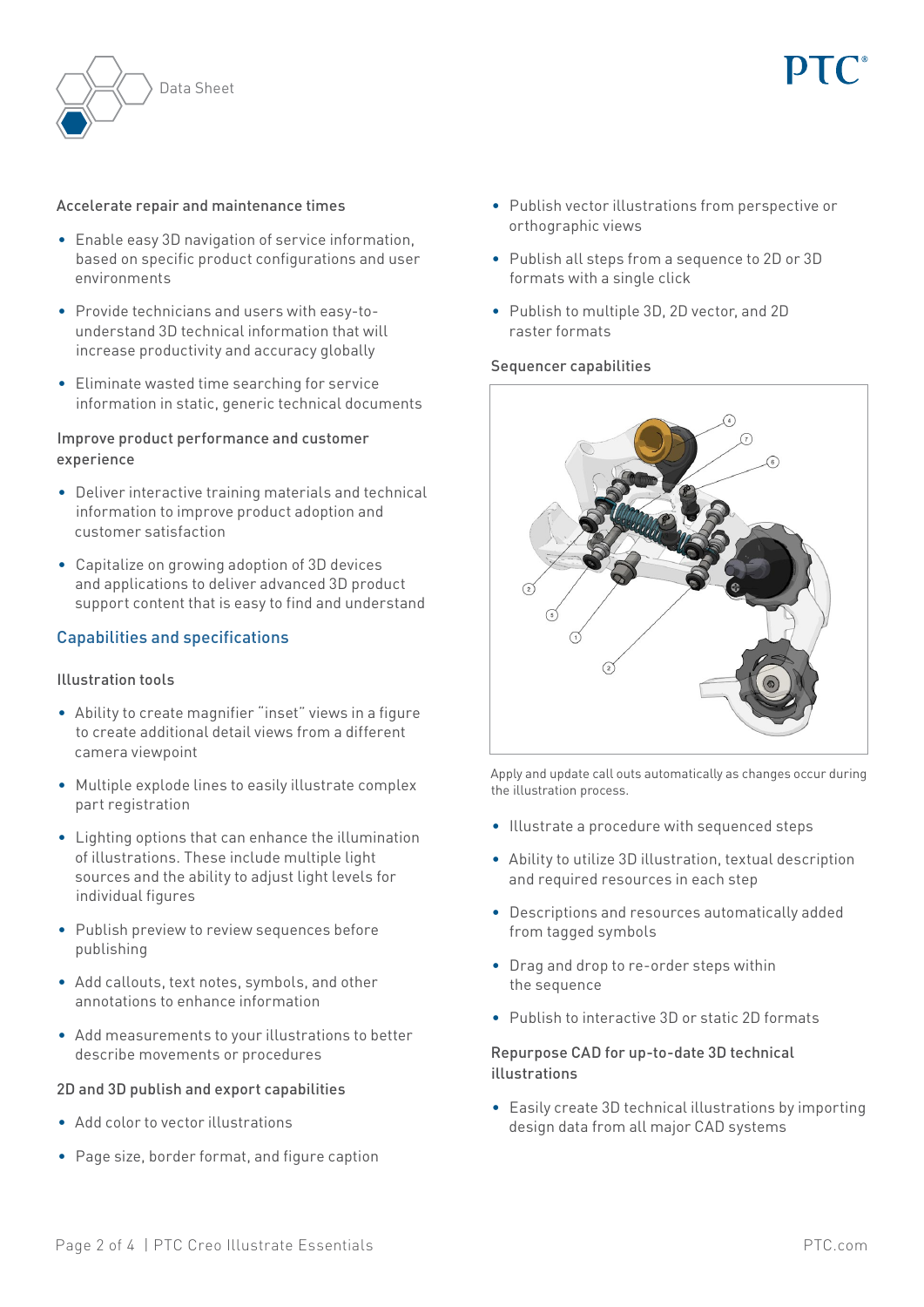

- • Leverage PTC Creo View™ 'Adapter' technology to quickly convert essential engineering design data, regardless of its origin, into a readily accessible format for 3D illustration
- Interpret leading formats such as PTC Creo and PTC CADDS® 5, as well as other neutral formats such as STEP, IGES, VRML, and STL
- Leverage additional CAD formats such as JT, Catia<sup>®</sup> V4, I-deas, SolidWorks®, and Unigraphics® with adapters available for an additional cost
- Import one or more assemblies from original CAD sources and merge and assemble them into a single illustration file
- Maintain an associative link with original CAD files, on local disk or on a PTC Windchill® server, to automate the 3D illustration change process when the engineering design is modified

#### Generate illustrated parts lists and call outs

- • Create an interactive parts list that reflects the structure of the sBOM, representing the entire bill of materials or a subset
- • Repurpose engineering CAD metadata to produce dynamic parts list information quickly and accurately
- • Generate and apply call outs from parts lists automatically
- • Dynamically link call outs to the parts and enable cross selection between the call out balloon, model object, and parts list line item



Leverage CAD product structures to dynamically generate parts lists with call outs and maintain associativity with engineering model to automate changes when product design changes occur.

- • Drop in extra columns based on model metadata and add description fields to the parts table
- Customize call out styles quickly and easily
- Publish illustrated parts lists quickly using your own custom delivery application based on PTC Creo View Express

#### Illustrate multiple figures in a single illustration file

- • Author multiple figures per illustration file, repurposing the same model geometry in each figure
- • Create new figures from scratch or duplicate a previous static or sequenced figure
- Document step-by-step service procedures with multiple sequential illustration steps within a single figure